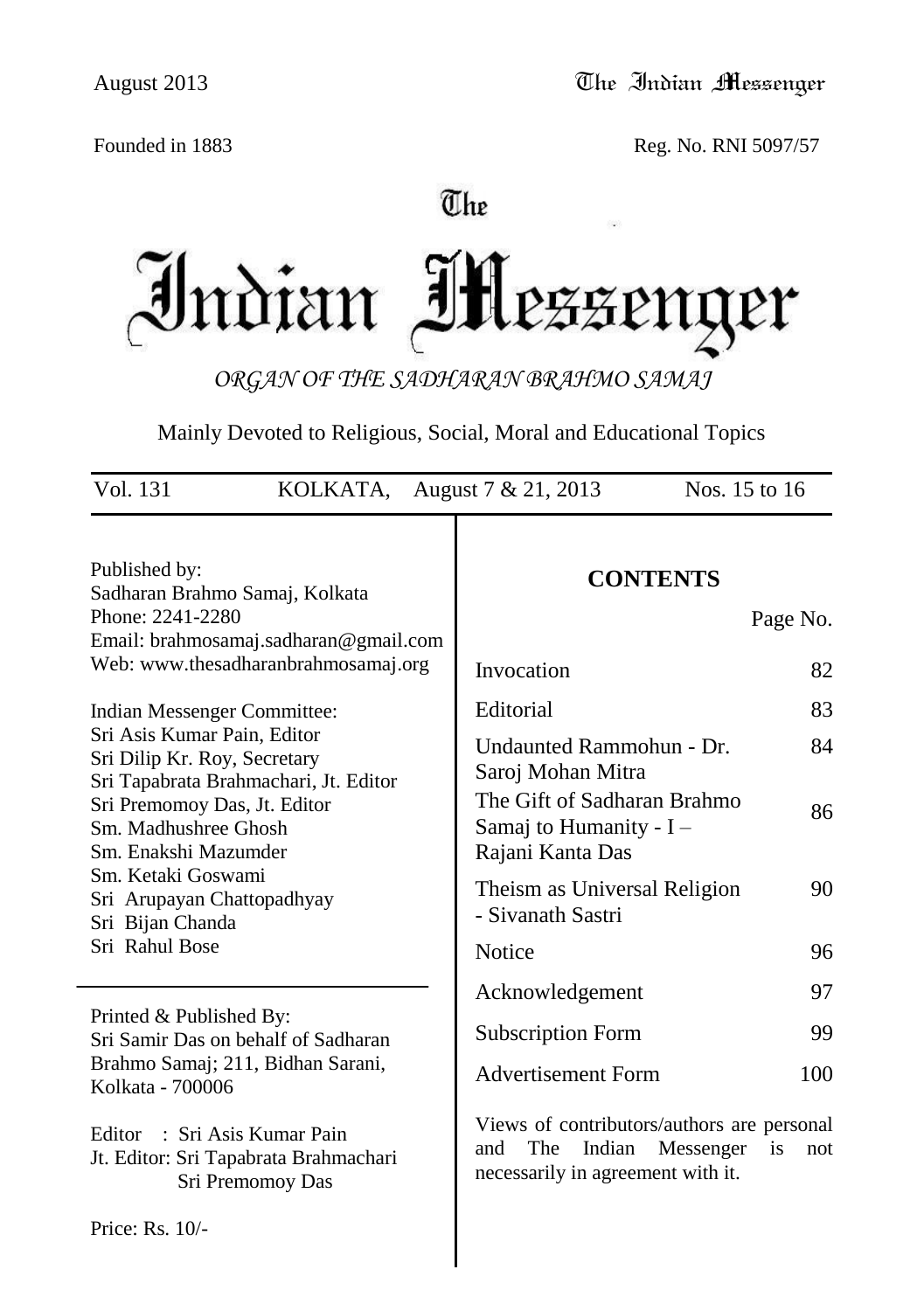# **INVOCATION**

 Always aim at truth, make your mind obedient to truth, let your speech correspond to truth and your speech correspond to truth and your conduct subservient to truth.

 Our dependence on God ought to be so entire and absolute that we should never if necessary, in any kind of distress, to have recourse to human consolation.

 *- Thomas a Kimpis.*

\* \* \* \* \*

Through my whole life I have learnt this one lesson, that nothing can happen to us unless it be the will of God,. These can be no disappointment in life, if we but learn to submit our will to the willing God.

 *- Max Mueller.*

\* \* \* \* \*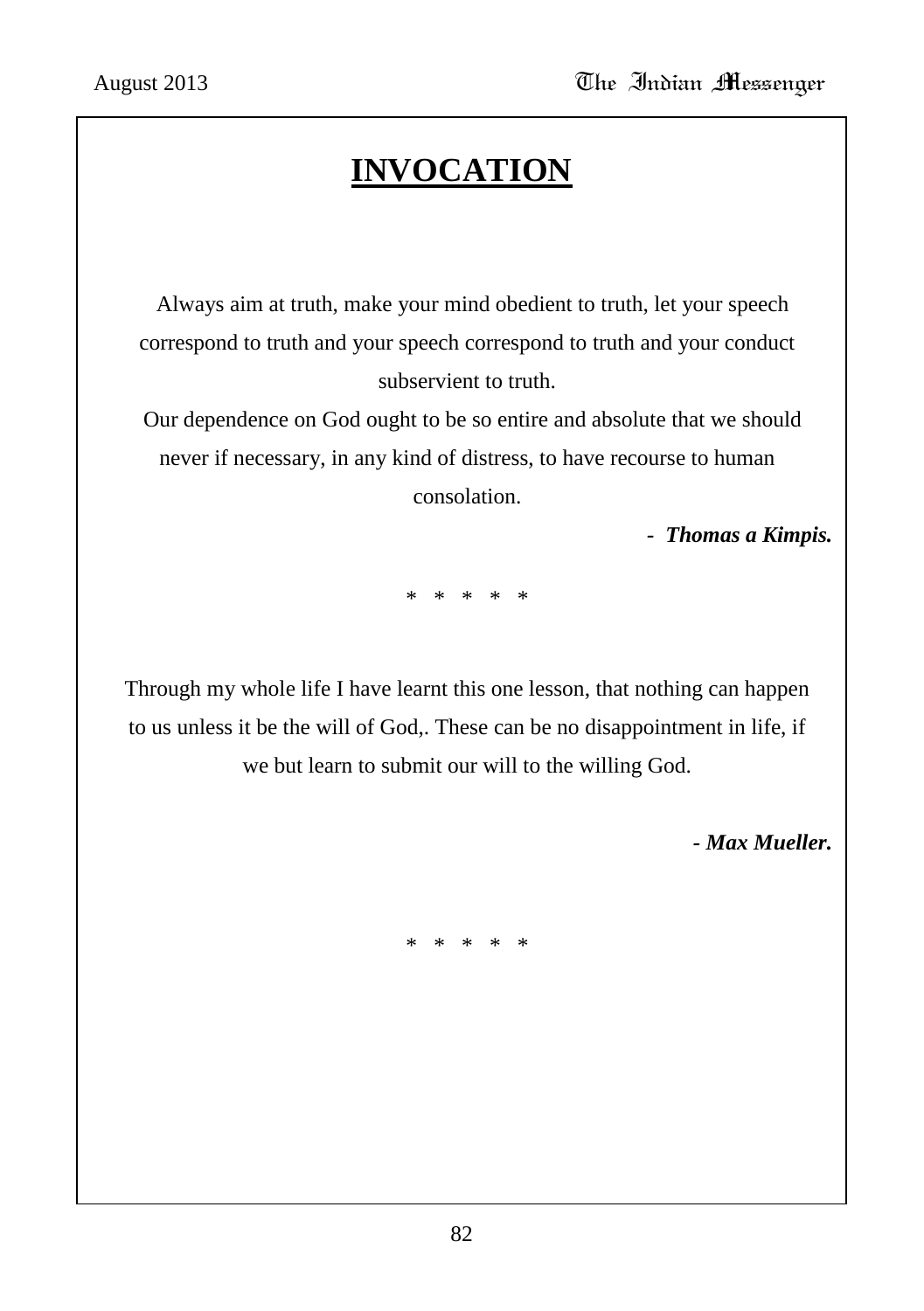## **Editorial**

The month of August came and went just like any other solar month. We became one month older, the earth became one month older and even the sun, the source of all energy on earth became one month older if we take a cynical view of mater. But for the seeker of "Brahmam" all our motion or change is directed towards God who is our last refuge, - এষস্য পরমা গতি। In the entire universe nothing is static, everything is moving towards Him, who Himself never changes and eternal.

Historically the month of August is important in more than one ways to us. In this month in forties of last century entire mankind saw with horror the nuclear holocaust when the cities of Hiroshima and Nagasaki were totally destroyed and lakhs of innocent lives were lost and generations were crippled. Mankind is still trying to grapple how best repeat of the horror can be stopped forever. For our country the month of August is memorable for another reason. In this month in 1942 Mahatma Gandhi gave his final call to the Britons to "Quit" India. This started the final struggle against the foreign. Eventually the British left and India gained independence in 1947 and that too on 15th August. We rejoice this day every year. Nearer home and closer to the heart of all members of Brahmo faith come ৬ই ভাদ্র every year in the month of August on which Rammohun founded his cherished Brahmo Samaj and opened it for all men and women who had faith in the Creater of the Universe who has no form or attribute but who pervaded the entire creation. This year also Samaj celebrated this day in a befitting manner. We eagerly wait for the next "Bhadrotsava".

Our Samaj is a living and vibrant organization. It is gratifying to note that of late we are hopefully seeking a few new and energetic faces participating and organizing cultural activities highlighting the role of Brahmo Samaj in the broader ambience of our society. May their numbers increase by grace of God.

We'd again appeal to our readers and admirers to contribute their experiences and new ideas for Indian Messenger. The Samaj library not only is for intellectual pleasure and getting knowledge but often interesting and meaningful discussions are held and shows are arranged at the library hall. The library hall requires modernization and a face-lift. Funds are required for the purpose. Dear readers of Indian Messenger kindly come forward and donate freely for this laudable cause.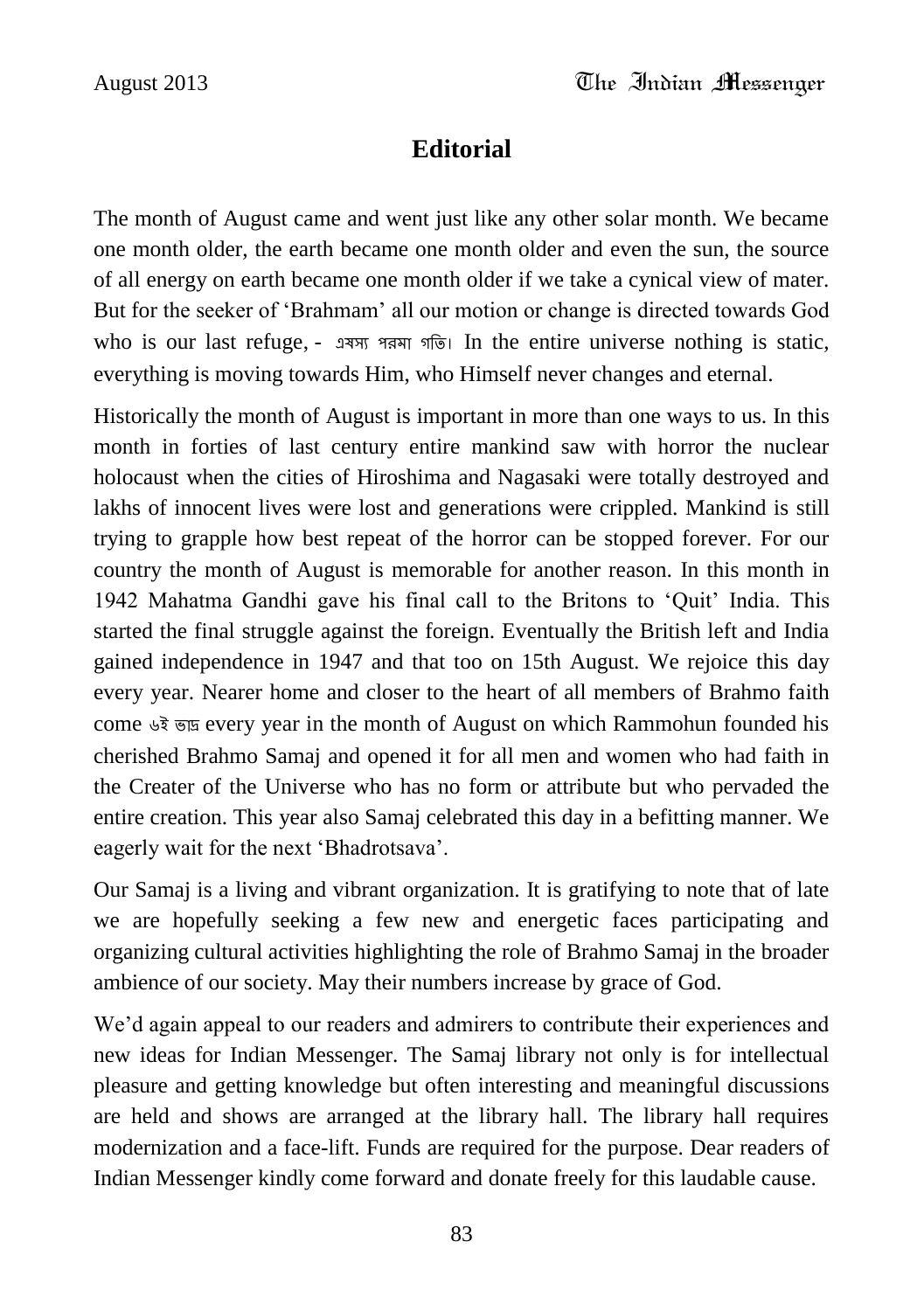#### **Undaunted Rammohun**

Dr. Saroj Mohan Mitra

While in London Rammohun would attend meetings of the Unitarian Church and join their prayers. Dr. Carpenter gave this information. Rammohun enjoyed his stay here very much, he submitted before the select committee that if similar exchange of ideas with European gentlemen could have taken place, then we would have considerably benefited in literature, social ideas and political thoughts . We would easily have compared the two cultures. Rammohun maintained a cordial relation with many persons through correspondence Mary Carpenter has cited many such specimens. Rammohun while in London kept his foster son Rajaram with Rev. D. Davison M.A. for proper education Rammohun wrote how to educate Rajaram. He would visit Mr. Davison's house to meet Rajaram. Members of Davison"s family showed great respect towards Rammohun. They named a child in their family 'Rammohun Roy'. Davison's wife wrote that a more modest person than Rammohun could not be found. She felt abashed in the way Rammohun showed respect towards her.

Rammohun finally decided to move to Bristol to take rest for his health where he would reside in "Stapleton Grove" as guests of Miss Kiddel and Miss Castle. Miss Castle had large properties. The noted physician Dr. Carpenter, father of Mary Carpenter was her guardian. Miss Kiddel was Miss Castle"s aunt and guardian. Dr. Carpenter introduced Rammohun to these two ladies.

Rammohun Roy interacted intimately with British Society. He would also participate in their social gatherings according to his convenience. One day he went to see a dramatic performance at Ashley"s Theatre with his friends. Though Rammohun was serious in nature he appreciated poetry and dramas. We know he wrote quite a number of "Brahma Sangeet". He would say "Everyone should be fond of music" (Rammohun Samiksha, p. 618). Everyone should be a music lover. Practice of music was one of the main activities at "Brahma Sabha".

Rammohun met the noted actress Fanny Kemble at the house of Mr. Basil Montague. She was conversant with a number of Hindu plays. But what surprised Rammohun that she was ignorant about the finest drama in India, "Shakuntala". But surprisingly the German poet Goethe was full of praise of this play. Later Rammohun presented her an English copy of "Shakuntala by William Jones".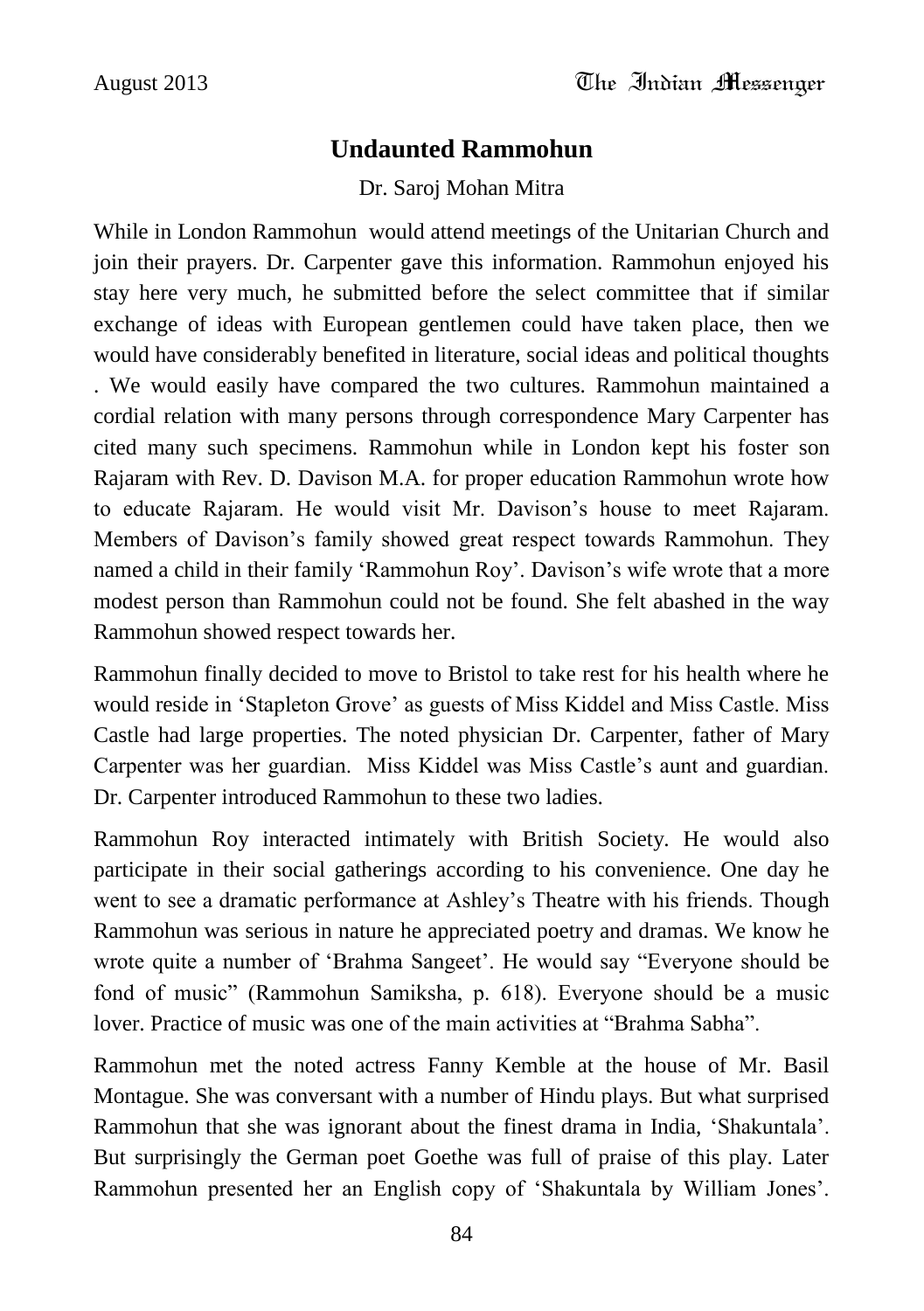From the diary of Fanny we came to know that he was enchanted on suing the play "Isabela" in a theatre. On another occasion he enjoyed with others a dance performance of Fanny Kemble at the residence of Mr. Montague. Raja had a long conversation with the guests present. This elated Fanny. Raja"s appearance was very attractive wrote Fanny, and the well-chosen colourful dress of Raja made him more presentable. She also informed Miss Kiddel about his visits to the theatre.

We have already stated that the British parliament was discussing policy on India at the time it was imperative for Rammohun to remain in London and the present in parliament. He wrote to Miss Kassel in a letter that if this proposal was passed in the House of Commons he could assess what would happen in the House of Lords. He would not wait for the final decision and leave London.

He would meet his acquaintances at Baath and its neighbouring places during his journey to Bristol. He would always keep himself busy to find how best he could serve his country. This his born out in a number of letters written by him.

\_\_\_\_\_\_\_\_\_\_\_\_\_\_

*The fact of God's endowing each individual with the intellectual faculties and sense, implies that he should not, like the other animals, follow the example of his fellows. He should exercise his own intellectual power, with the help of acquired knowledge, to discern good from bad, so that this valuable divine gift should not be left useless. - Raja Rammohan Roy*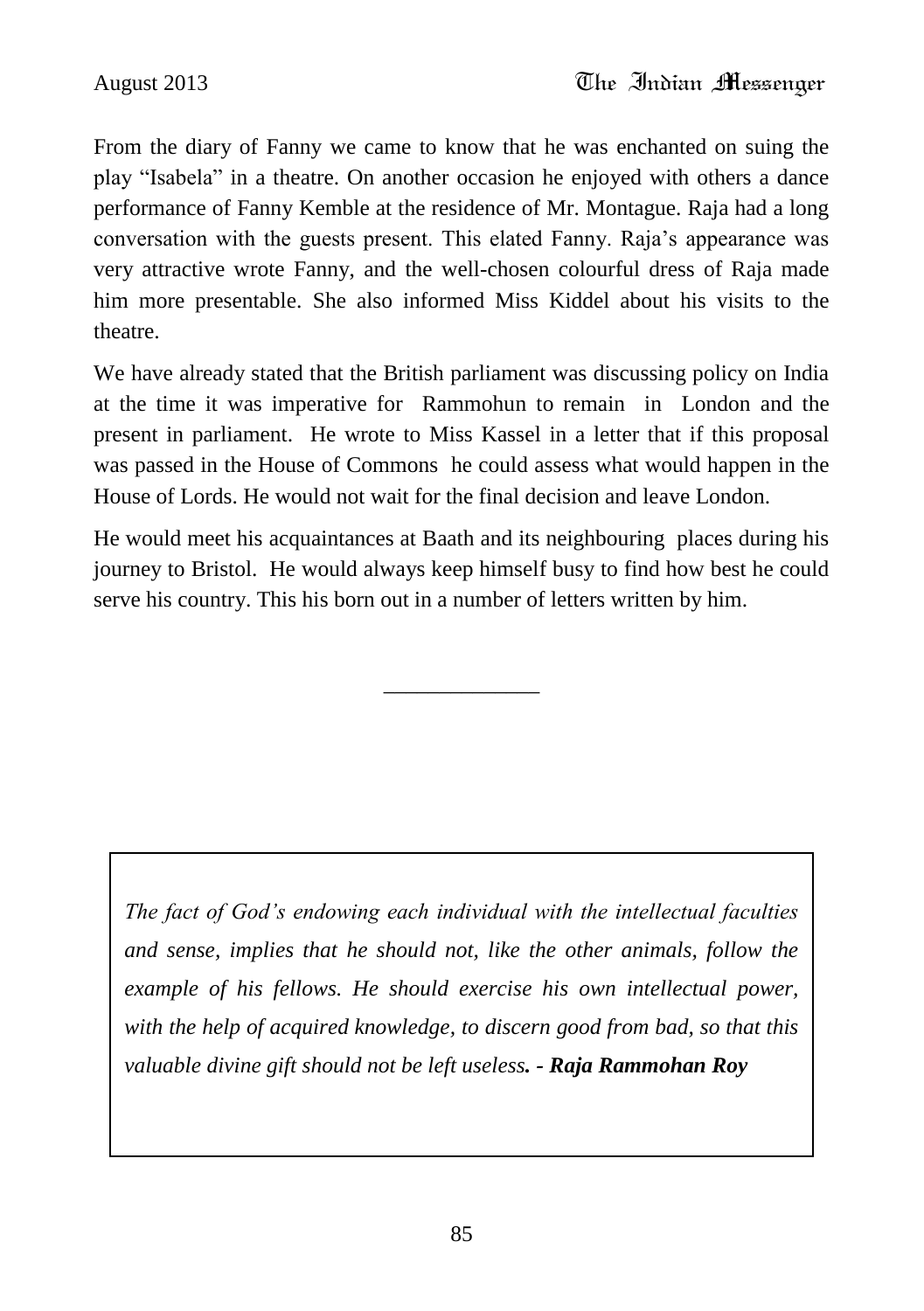## **The Gift of Sadharan Brahmo Samaj to Humanity - I**

#### Rajani Kanta Das

Natural Religion based on principles of Rational Theism is the priceless gift of the Sadharan Brahmo Samaj to humanity and Pandit Sivanath Sastri was its great prophet. His untiring zeal in emphasizing the principles of love of God, sincerity of heart and searching self scrutiny as all that is necessary for a man"s proper understanding of the riddle of lie and the world and for the attainment of spiritual consummation, without worrying for the source of filiation of the theology of his faith or such matters of secondary importance as the vouchsafement of special "Divine Dispensation" "Divine Command". "Representative Men" and the like which in the nature of things or cosmic economy are bound to come in the fitness of time, made him preeminently the prophet of this great gift to mankind. There is much talk of Universal Religion now-a-days, but few persons realize that it is Natural Religion, as opposed to Revealed Religion when based on principles of Rational Theism, in other words, on a necessity of thought in God-consciousness and in the conception of the relation

between God and man and the world of creation that can be truly universal, but not otherwise.

### **Necessity of thought in Godconsciousness**

But what is exactly meant by the statement that a man"s God and religion must for him be a necessity of thought if it is to have any value? It is a simple affirmation and needs no much philosophy to unravel its implications. What is meant is that my existence as a selfconscious being must be seen or felt by me to be inseparably related to my idea of God as Infinite self-conscious. Spirit or Atman or, to put the same thing in another way, the very idea of God, as the Most Perfect Being, must contain in it an explanation of the world with its multiplicity, including myself as a self-conscious kindred spirit. If my God-consciousness is thus indissolubly connected with my own self-knowledge then. He is my God and not the God of hearsay, or the outcome of any investigation of the science of comparative theology, or of this or that scriptural pronouncement, or the assertation of a Jesus or Buddha, a Nanak or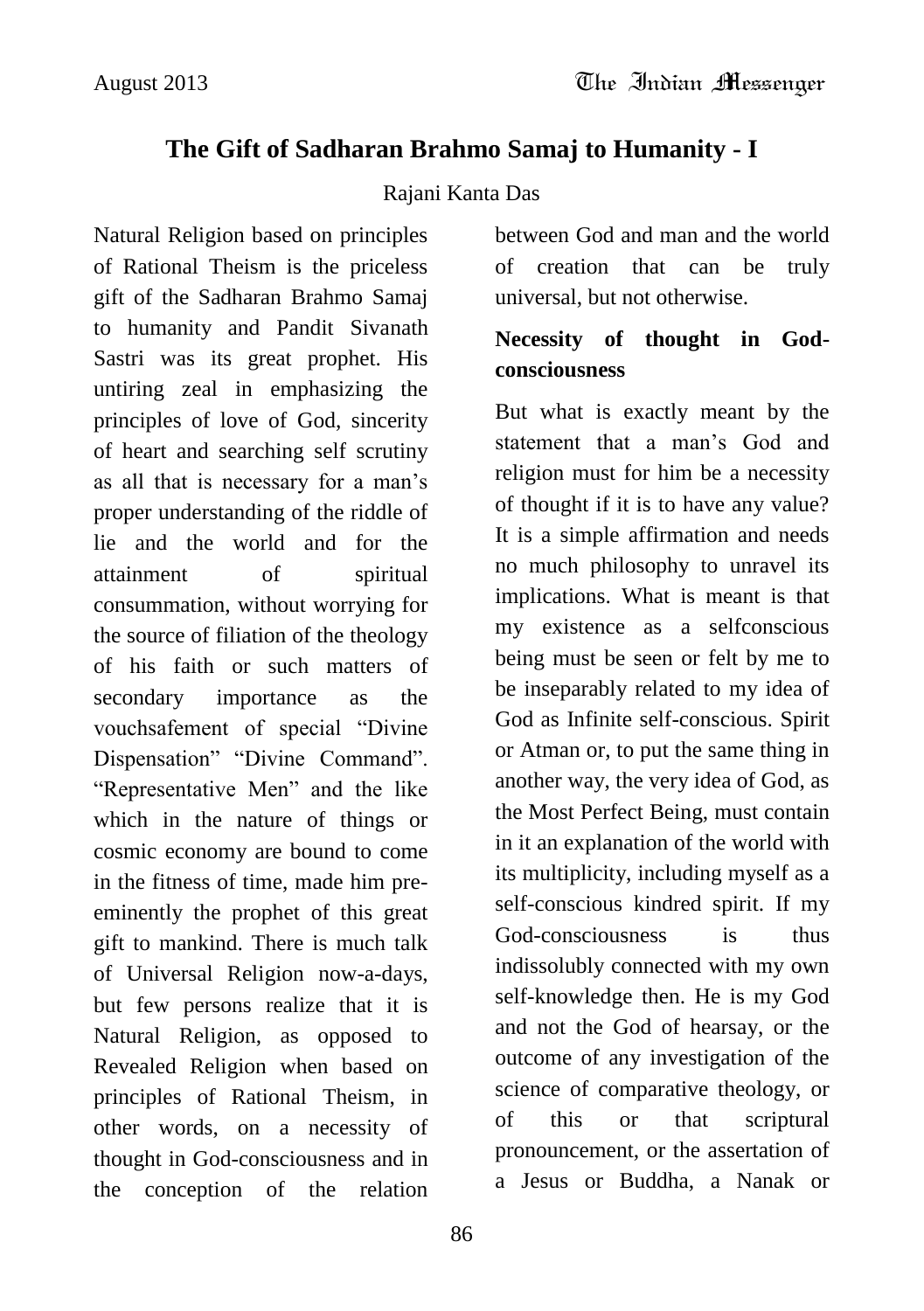outstanding exponents, e.g. Mc

Ramkrishna a Rammohan or Keshub. It then forms the basis of a living religion for me and the worship of God will then be found to be the nature of my being and as such, its fuller unfoldment, in which alone lies that happiness to which I have a birthright. Rammohun and Devendra Nath, Keshab and Sivanath, found their God and religion as such and the Natural Theism they propounded was selfexplanatory of their experiences. For a proper understanding of the spiritual autobiography of those great souls we should remember that the necessity of thought which impelled them may not always be apparent to us, but all the same it was there. Because, the necessity of thought leads to the necessity of being or life as an integrated whole, in which is working an implicit unity of aim-the guidance of thought by an unconscious logic towards a principle of reconciliation not yet fully patent. Hence it is that great masters of the spiritual world are not dialecticians. Their life-unfoldment has a logic of its own, but it is neither our formal logic of thought nor even perhaps, I am afraid, the logic of Pure Reason of the metaphysicians, as the utterances here and there of some of its

Targgart Bradley. Hegel himself not excepted would seem to betray. It is the logic of the organic growth of life operating in the spiritual world where knowing and being coalesce. If we carefully read between the lines of the religious discourses of these four great souls, we cannot in the first two cases, namely those of Rammohan and Devendra Nath, miss noticing their gradual passage from the necessity of thought to the necessity of being; while with Keshub and Sivanath we find that it was not necessary for them to resort to what in modern phraseology called reflex knowledge of ideas, but they nevertheless glided along with their own ideas, without reflecting on them, reasoning all the while faithfully,subject to occasional but honest aberrations in matters secondary,if one would like to put it in that way, with the inherent logic of the organic growth of their spiritual life. **How does necessity of thought works** To find in God the explanation of the

world implies that the existence of the world and all that is in it including myself is traceable to something in the nature of God, and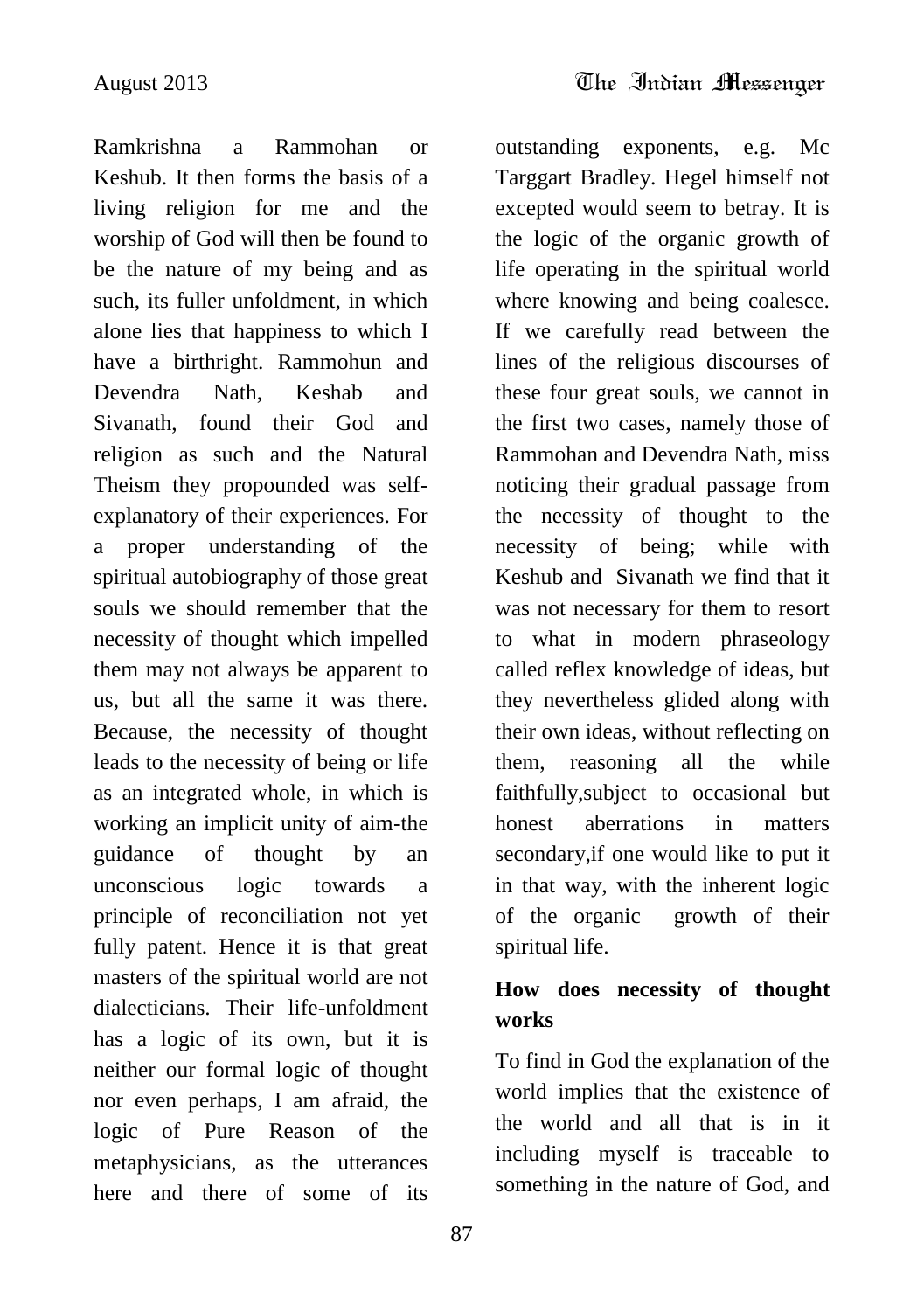not his arbitrary will or power. A cause which though can recognize as such, is one which contains in it the reason and necessity of the effect, and reveals itself in the effect. The idea of efficient causation does not satisfy our intellect, because in such a conception cause and effect stand apart and the gap is not filled up for thought by the interposition of an arbitrary or omnipotent will. Hence a personified cause, producing an effect it mioght have refrained from producing, an effect it might have refrained from producing is unsatisfactory for our thought. It is for this reason that the idea of effect in the very nature and being of the cause has become almost a classical one. It was in favour with Sankara and even the God-intoxicated Spinoza. While with Spinoza, all effects are "modes" of one primal substance, with Sankara the effect is of the very nature of the cause "Karanasyatwabhuta saktih, Saktescatmabhutam Karyam". Hence according Sankara, the effect is nondifferent from cause "Karanat prthaKSattasuayatvam Sadhyate". The idea of non-difference of cause and effect has been beautifully expressed, thus: "It the one original cause which up to the last effect appears in the form of this or that

effect like an actor in all possible roles": "tatha mulaKaranameventyat Karyat tena tena karyaKarana natavat Sarvavyavaharasmadatvam pratipadhate" com. V. S.

2.1.18. "Thus to find in God, the First Principle of all being and of all knowledge implies a relation between that Principle and that which flows from it, in other words, between God and the world, such that in one point of view, God would not be God without it ; and on the other hand, the world would not be what it is, would be reduced to unreality or non-entity without God" – Principal Caird.

Such essential link or unity of thought is not provided for by the mere assertion that God created the world out of this will, as if He was first God and then the Creator, as if the world was created in 4004 B.C. or at some point of time, though indefinite, "*Na chilo e sob kichu, andhar chilo digonto prashari; Echha hoilo tabo, vanu biragilo*", and so on.

Dissatisfied with these popular ideas of creation. I wrote to Pandit Sitanath Tattwabhushan, near about 45 or 46 years ago when I was at Shillong, showing their absurdity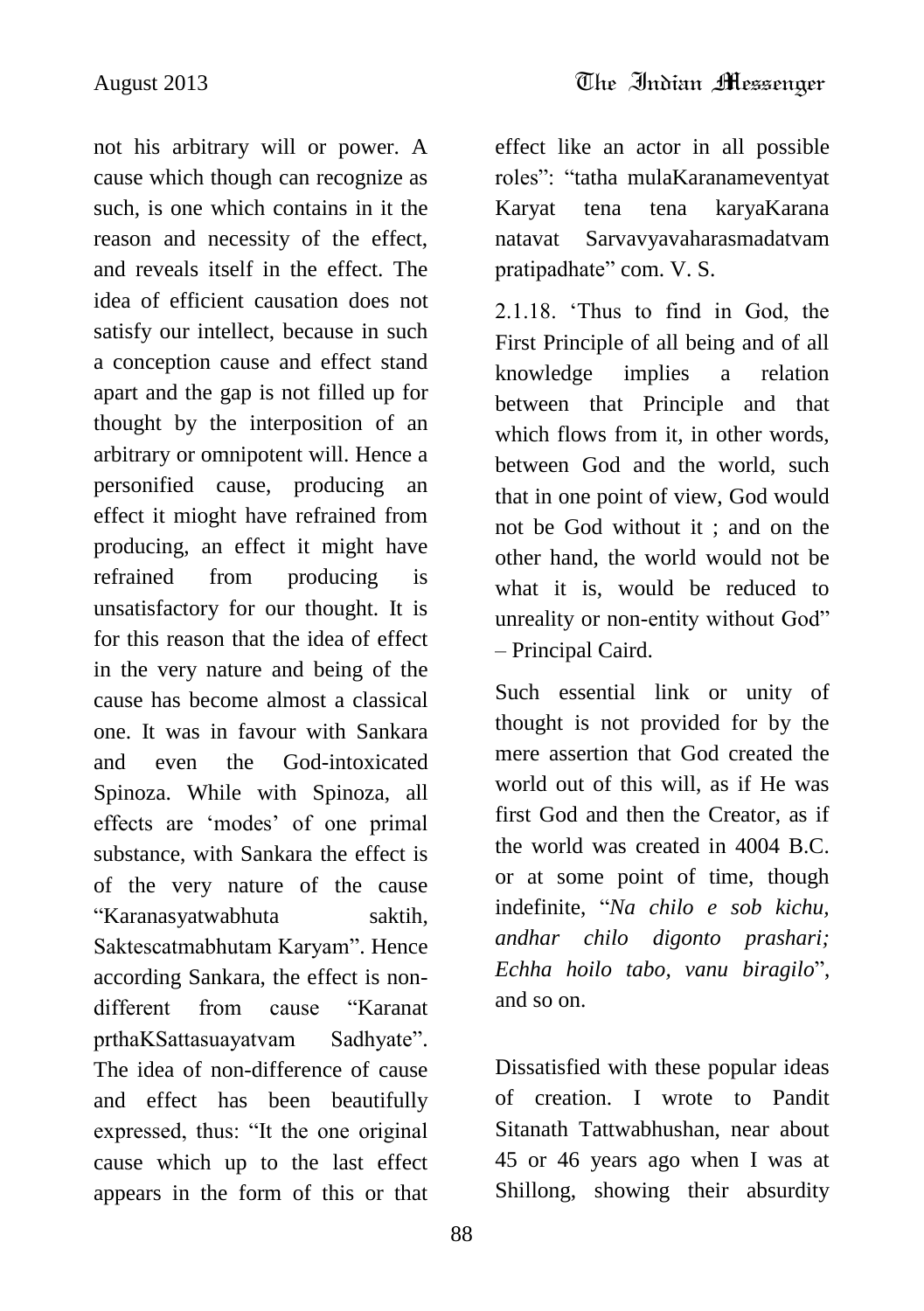and enquiring what he had to say to remove my doubts. I am glad to say that he agreed with my views and wrote to me in reply saying that if creation is to be conceived as a real fact it must have place in God as an eternal fact coeval with Him, in other words, in His nature.

(to be continued …)

## **Sadharan Brahmo Samaj Library**

Sadharan Brahmo Samaj Library is offering the following services at present:

- **Free Reading Room Service** Anyone can avail the service during the Library timing.
- **Digital Imaging Services** Readers can avail this service with a requisition for the selective pages. Digital images as per requisition are processed in PDF/JPG/TIFF format and delivered on CD/DVD to the reader.
- **Digital Imaging Print Services** Those readers who only require a print copy of selected pages may avail this service. Digital images of the selected pages are processed and printed on plain paper.
- **Audio Transcriptions** Selected pages are recorded as audio transcription and delivered to the reader on CD/DVD in MP3 format.
- **Fumigation Facility** The library has its own fumigation facility for its books and manuscripts. Any individual or organisation can also avail this facility for their books and documents.

#### **Hiring for Events** Seminars or group lectures may be allowed to be hosted by other organisations.

A recurring or one time donation of your choice will make an easy and sustainable impact, and enables us to keep services for readers and to maintain this historic library.

For further information visit our website: library.thesadharanbrahmosamaj.org E-mail: library.sbsamaj@gmail.com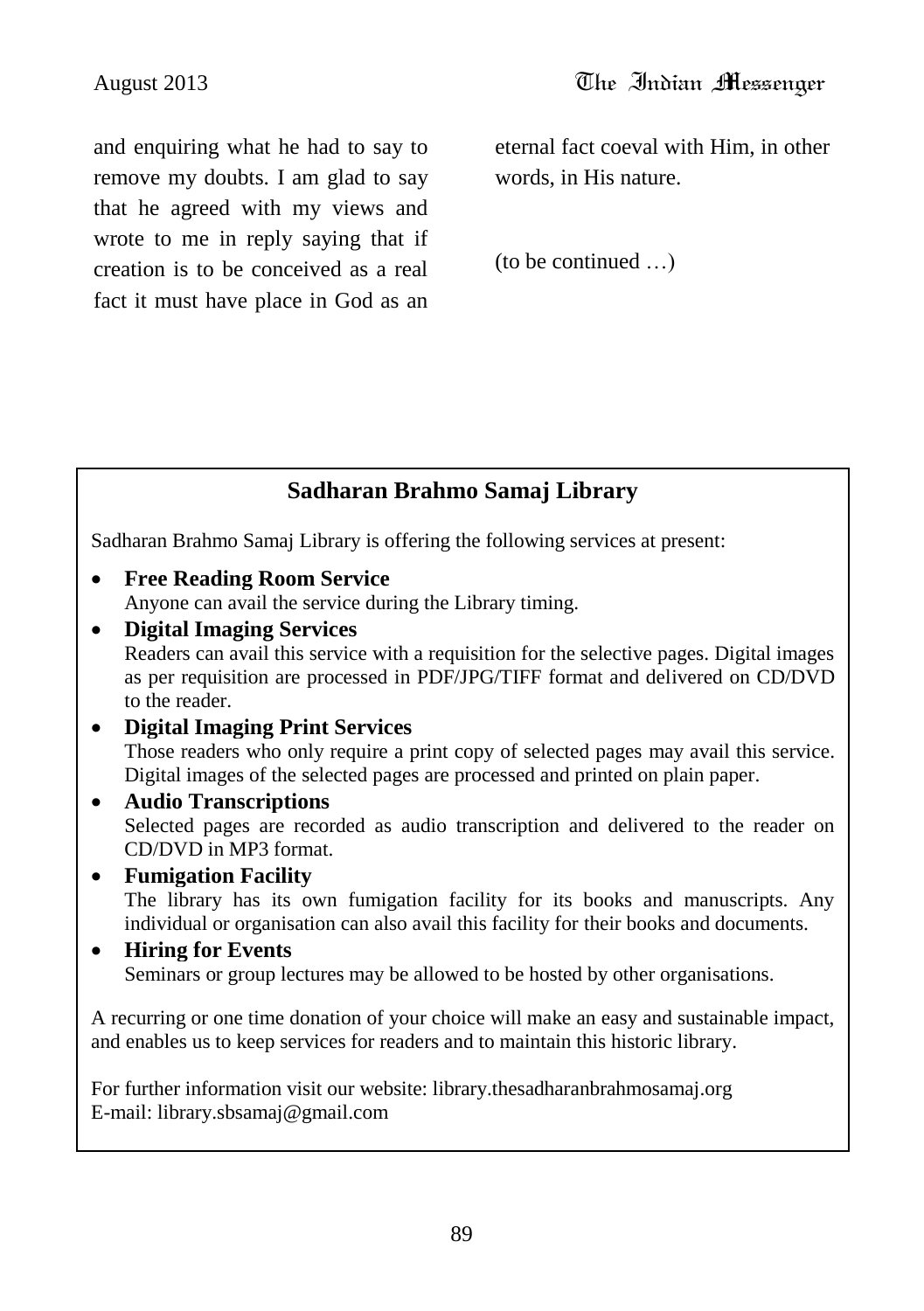### **Theism as Universal Religion**

#### Sivanath Sastri

[Continued from last issue …]

The second great error into which sectarian faiths have fallen is setting up their ideal men not only as religious leaders and inspirers of spiritual life, but also as infallible law-givers. All great men function; namely by their personal example and their precepts they inspire spiritual life in others ; they turn men from the pursuit of pleasure to the service of God and man. In Vaishnava books in this province, there is significant passage about the work of Chaitanya, our national prophet which goes on to say – "The Lord practiced religion Himself to teach the world". Truly, that is the real function of great men. Speaking of our own teachers, we can truly say that sitting at the feet of Maharshi Devendranath we learnt many a lesson of rapt communion and of a life pervaded by spirituality. Similarly, sitting at the feet of our late Minister Keshub, we learnt what is whole hearted self-surrender to God. But the votaries of sectarian religion were not satisfied with this great divine function of great men, but went further and set up their

ideal men as infallible law-givers. To take an example from history, it was not alone sufficient that Mahomet should be regarded as a man of God, a great religious teacher of mankind, a great benefactor of the Arabian race, but it was insisted upon that every word of the Koran must be regarded as infallible departure from which was to be looked upon as a mortal sin. This fact of setting up frail man as infallible authority has been productive of the saddest results. It has robbed men of spiritual liberty; has prolonged the days of error and superstition; and retarded the progress of civilization and has carried on a perpetual sectarian warfare in the world. Let theism put its face very sternly against such error and give no sort of countenance to such sectarian narrowness. May God enable us to avoid such dangers.

The third characteristic of a sectarian faith is also equally deplorable. It consists in this. After having set us an ideal man, the votaries of sectarian religion make their love for that man the fountain of hatred for all others who differ from him or do not accept his plan of salvation. It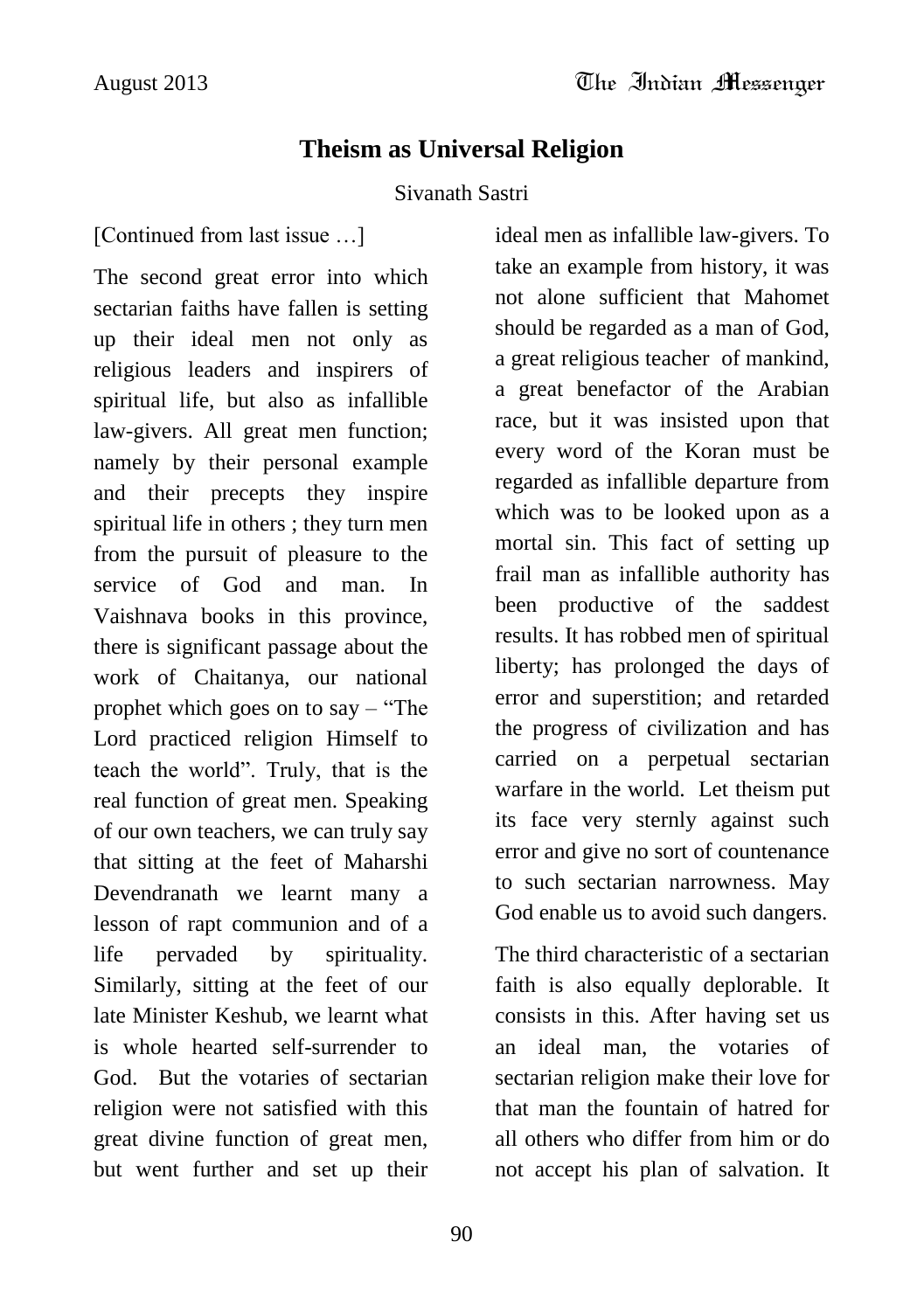was thus, let it be observed with regret, that the sweet and gentle religion of Christ, was used as a sanguinary engine for persecuting heathens and the heretics. It was thus that fire and sword were used to exterminate the Kafirs and to spread the kingdom of the Arabian prophet. Nay even the religion of the Sakya Muni was not altogether free from sectarian rancor and bitter persecution of its down-fallen adversaries. Let us thank the Supreme Being that light is dawning upon us, which will help us to rise above these blemishes of sectarian religion. But we have yet to consider the important question, can there be such a thing as Universal Religion?

In order to be able to satisfactorily answer that question it is necessary to consider the essential nature of religion, as distinguished from mere philosophy or a number of doctrines and forms. Religion may be broadly defined as the habitual disposition of the human soul towards the Unseen and Eternal, realized internally in an attitude of love and trust, and externally in acts of adoration. Love, trust and reverence are its ruling principles, and adoration is its external manifestation. In the matter of this

adoration it is worthy to remember, that with the progress of refinement there has come a change in its fundamental conception. In primitive times acts of adoration were acts of propitiation. The primitive man had found from his bitter experience, that kings and potentates often invaded each other"s dominions, and would not be satisfied unless something valuable was offered to ward off their wrath. Thus arose perhaps, the idea of the horse and human sacrifice to the ancient Hindus, the maiden tribute to Moloch amongst the Assyrians, the sacrifice of the first-born and of the Pascal lamb amongst the Jews. The tradition of the revengeful Deity, and of the need for his propitiation came down to subsequent races; and much of the ceremonies and rituals current amongst modern sects are intended to serve that purpose. With the progress of better notions of the Divine nature the old idea of adoration as an act of propitiation has also undergone a change. We no longer believe man to be the clutches of a revengeful Being, ready to doom his children to eternal suffering; but we believe, that as this material earth securely rests in the soft arms of the atmosphere, so our destiny, too, securely rests in the arms of Eternal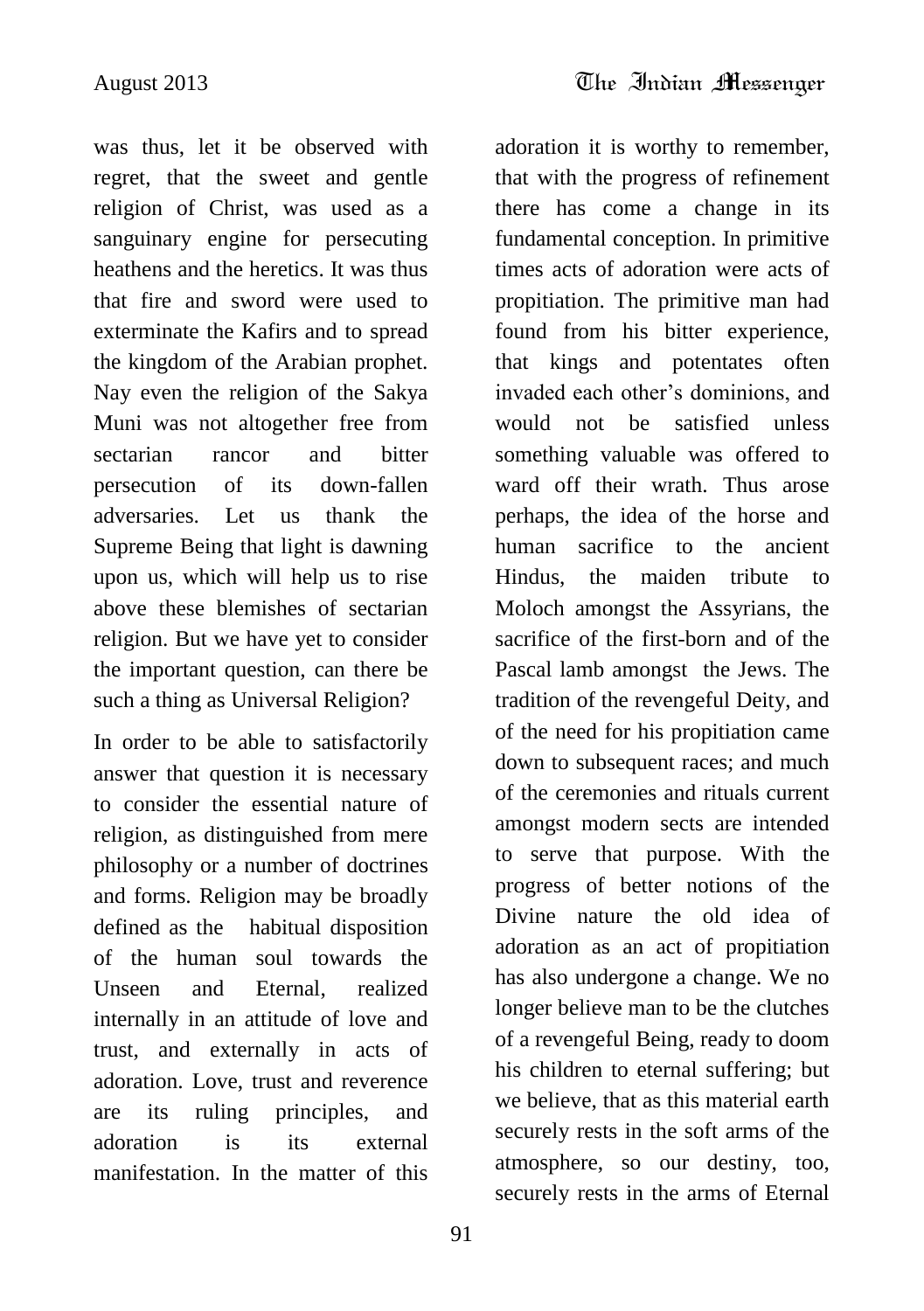Love; that the Providence that feeds us, and upholds us, is not interested in our overthrow and destruction, but in our buildings up and perfection; and that if we really wish to be true, and good, and holy, the silent voice of the Universe is with us, blessing every honest resolve and fulfilling every earnest prayer. That being our belief, adoration as an act of propitiation has ceased to have any force with us. It has come to mean a method and means of fostering that habitual disposition of love and trust for the Unseen and Eternal, wherein lies the substance of religion. We have been so formed that our highest perfection, the completes fruition of our nature, lies in our realization of this relationship. As the perfection of a tree lies in its throwing off branches into light and air and imbibing all the influence that are in tem, so the realization of our spiritual destiny lies in placing our souls in full communion with the Supreme, and in letting ourselves to be enfranchised enlightened and elevated by all the influences that flow there from. Worship or adoration is the means of promoting that spiritual communion, and as such should be cultivated in individual domestic and social lives. It is also a duty, for thankfulness is a

92

duty to the Author of our being, in view of the manifolds blessing that we enjoy in life.

We must do away therefore, once for all with that shallow reasoning which does not find the necessity for daily devotions or for domestic and social piety, because we have given up the old propitiatory idea of adoration. We have heard men argue that inasmuch as religion is instinctive with us, it will be with us always and needs no special fostering to induce its growth. The same argument may also apply to other instinctive endowments of human nature, to man"s natural love of beauty, for instance or his faculty of music. Do they grow of themselves because they are instinctive? Cultivate them and you develop a Raphael or Mozart and you sweeten and refine society; neglect them and you get dull and coarse races, devoid of that light. Similarly, in the matter of religion habituate your mind to a sense of the Eternal, carefully cultivate your relationship with Him, and you grow spiritually; your inner sense is developed, you find the harmony of your whole nature in a living and trustful repose in Supreme Wisdom and Love; neglect that culture, you may live and prosper in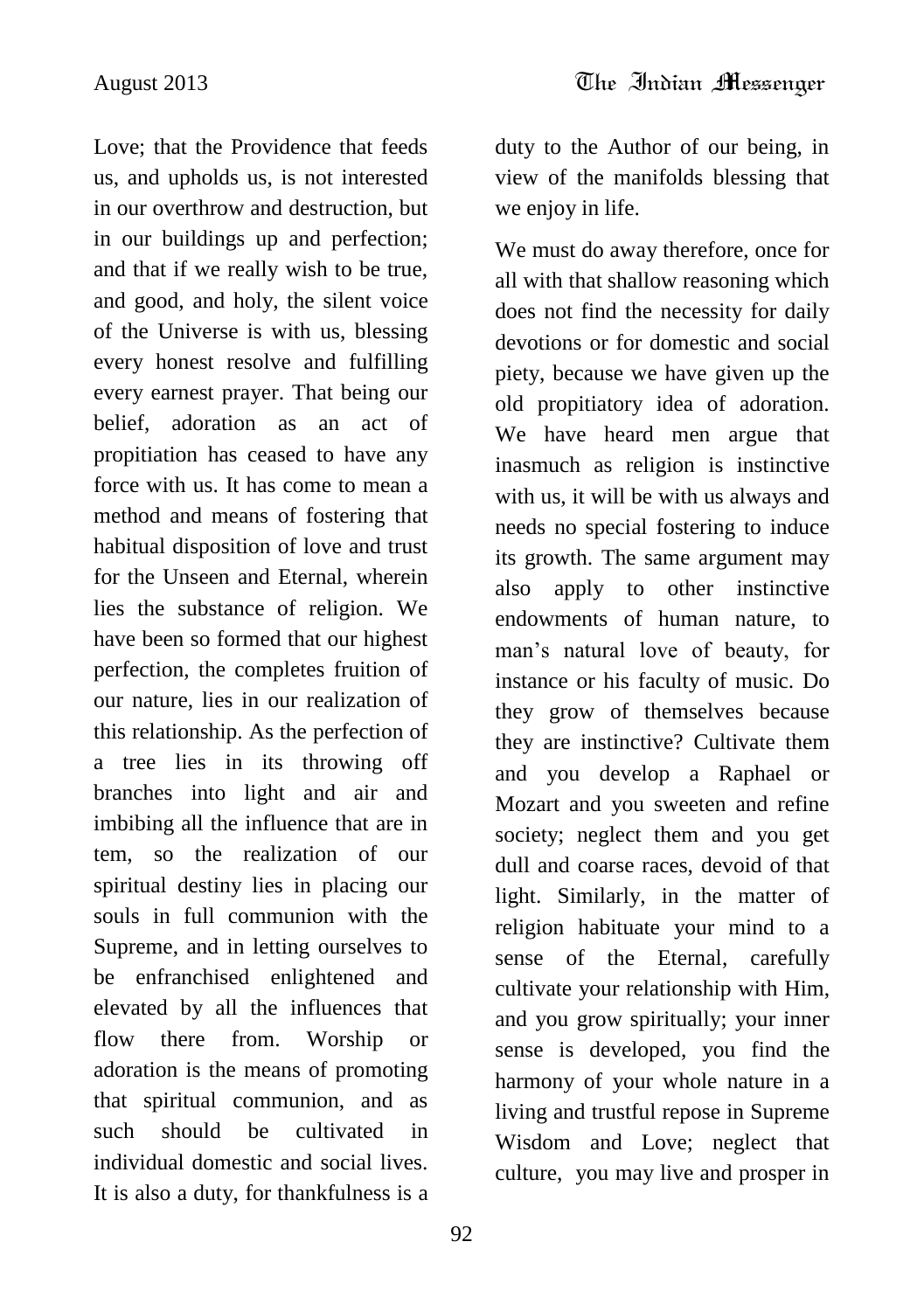the world you may become a successful money-grubber, or a pampered votary of pleasure, but the higher sense is denied you; and you live and grow without finding that harmony which unifies life.

It is the duty of theists therefore, as followers of Universal Religion to cultivate habits of daily piety-to install the adoration of the Supreme Being in domestic and social life. The adoption of religious exercise in social life necessarily involves the question of forms and rituals; for in private devotion the thing may be left very much to the man"s private leanings. He may use any form he likes; he may give himself up to meditation or use vocal prayers or count beads, or repeat his formula of religious exercise, just as it may suit his individual disposition; only care being taken that there is a disposition of love and trust towards the Unseen and Eternal, without the trammels mentioned before. But in domestic and social worship, the devotions must need assume some forms. These forms may be different among different races, molded according to their spiritual needs out of the forms extant amongst them. Thus theism though universal in its principles, will be local and national in its

93

application, wearing different aspects amongst different communities of men, but everywhere serving the same purpose however, namely linking them in loving communion with the Unseen and the Eternal, thereby raising and ennobling them spiritually.

Theism then, as it organizes itself into a living religious culture, will be both universal and national. It will be universal in its principles, in its main features, in its catholic comprehension of every form of spirituality amongst its followers; but it will be local and national in its modes of exercise in its forms and rituals, in its modes of propagation amongst different communities of men. For example in preaching it amongst the Marhattas their highly popular modes of preaching called kirtan, may be largely availed of; in preaching it to the Telugu race their time-honored modes of Hari Kathas and Kalkshepum will have to be used; whereas amongst us Bengalis the kathakata system may fairly be tried. Similarly in Western Christian countries forms and rituals that have come down from the remotest ages, are associated in the minds of men with things sacred and holy, may be utilized after such modifications as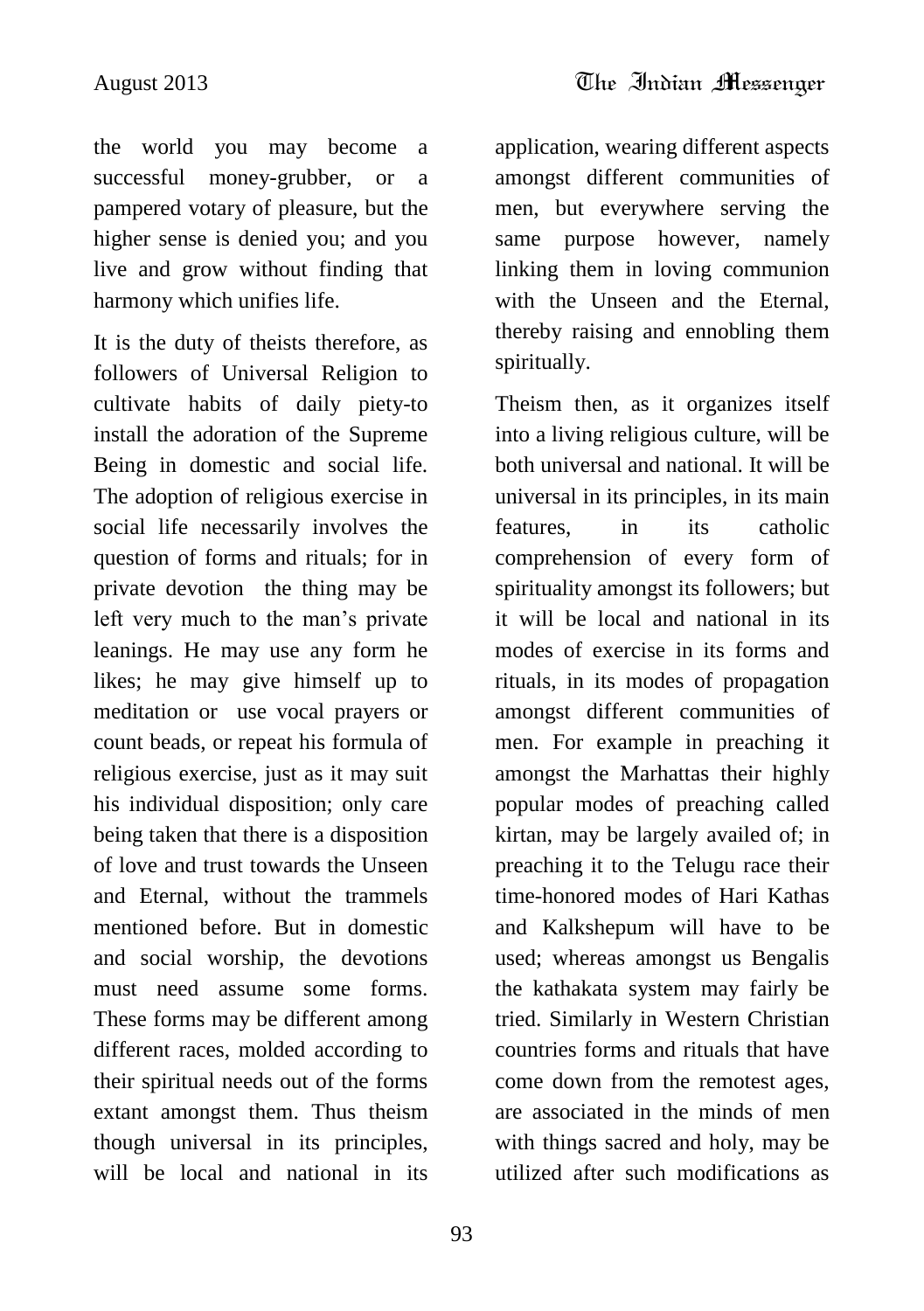altered convictions demand. They may be quite dissimilar to those we use here but they will be useful for the purpose of popular instruction. No reasonable persons will oblige theistic preacher to describe scenes from the Ramayan alone whilst addressing persons brought up in Mohammedanism, or quote the Bible alone whilst addressing persons brought up amongst Hindu traditions.

The Universal Theistic Church may also have different names for its different branches. It may be called the Brahmo Samaj in India, Babism in Persia, Free Christianity or Theism in England or any other "ism" in any other country, local varieties having local colourings according to local inheritances of thought and practice.

But the grand features of Universal Religion, its essential characteristics shall certainly be, first, its spiritual liberty i.e. its freedom from infallible authority; secondly, its faith in the universality of Divine revelation; thirdly, its reverence for the spiritually great amongst all nations; fourthly, its love and trust in the Supreme Being; and lastly its constant efforts to seek the service of God in the service of man.

The world requires to be persuaded that men"s religiousness does not depend so much on the number of their articles of faith, nor on the blind performance of a number of forms as on the intensity with which they will love God and man, and on the concentration of mind with which they seek union in love and service with the Divine spirit. We are persuaded that constructive religious life can be built up and very effectively built up on the basis of true love of God. Love is essentially constructive. Let there be true bhakti or ardent love of God in the soul and every from of piety will flow out of it to, edify and elevate human life. It will also feed every form of reverence,- reverence for the scriptures reverence for the great performances of the past, reverence for the sanctities of domestic and social life, and reverence for all national and human concerns calculated to enfranchise, elevate and bless mankind.

The difficulties in the way of Universal Religion are great. Men have been brought up in notions contrary to it. But the Divine fiat has gone forth that the world must tread new paths. There is ceaseless conflict in every department of life. Great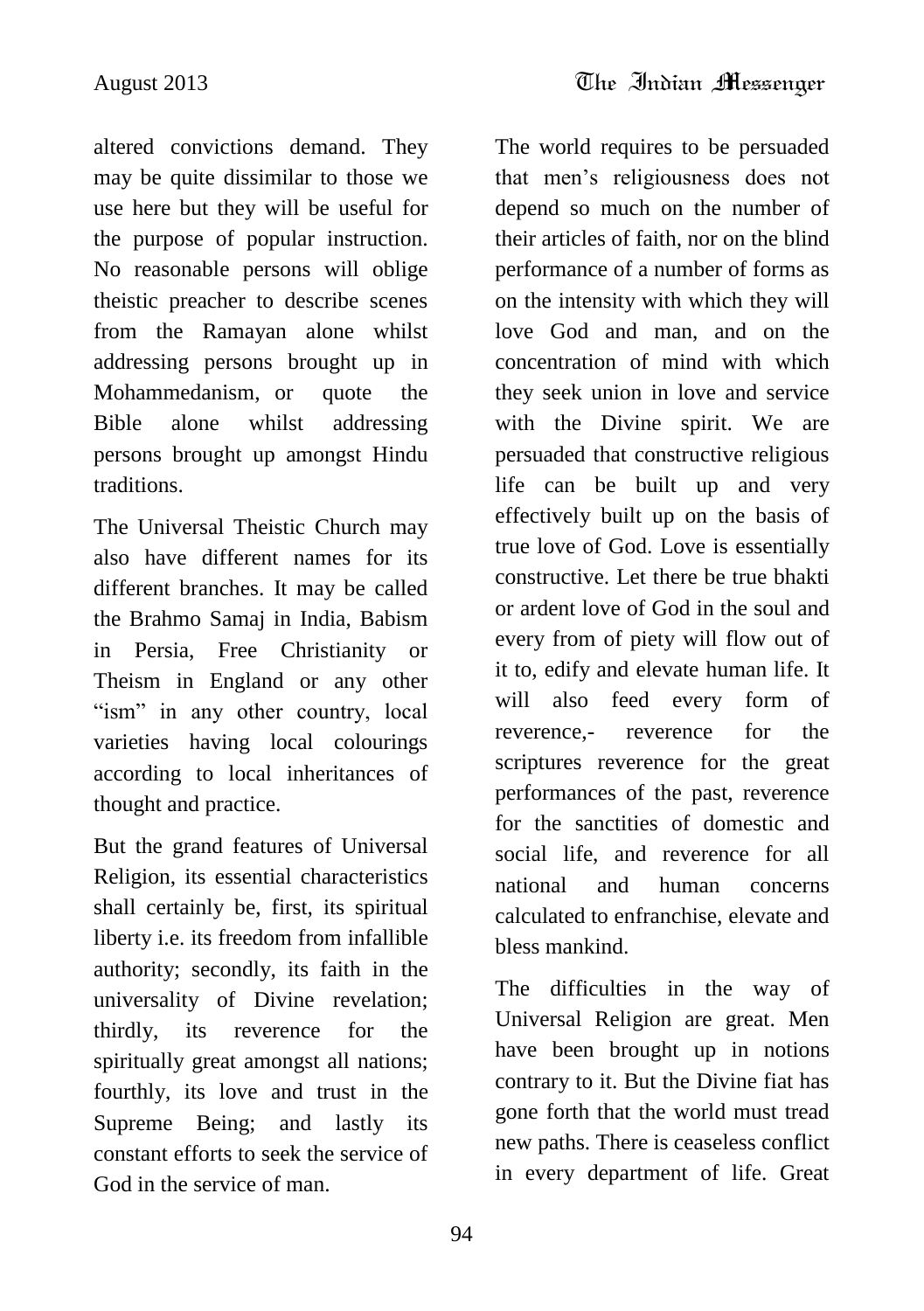and untried principles are asserting themselves in social life and in matters of political government. The voice of protest against old usages were never so str9ong and never so persistent, as at the present moment. The conviction daily strengthens in our minds, that, in the long run, human society is going to be built up in many respects on new foundations. The facilities for commerce, the discoveries of science, the inter- communion of races, the complex political relations of nations, all tend to the direction of establishment of universal brotherhood; and we may fairly expect a day when wars shall cease, when international arbitration shall take the place of war; when nations shall learn to control their avarice; when the vast sums as yet spent for war or getting ready for war shall be devoted to most needed national improvements; when the great demon of drink shall be chained down, no longer able to carry on his devastating work; when sentiments, moral, spiritual and philanthropic, shall have dominion over men"s selfish greed for personal comfort; and when the present enmity between the classes and the masses shall be largely moderated by a universal growth of the senses

righteousness. T forces of modern civilization, through many lapses, are slowly but surely working towards such a future. The question is, will religion disappear altogether from the heart of regenerated mankind? Will they yet righteous; short sighted yet unselfish secular yet perfect? No, men cannot be truly moral or righteous, without believing that this universe is not only mechanical but also moral, and that, in the language of old Shakespeare:

There is a Divinity that shapes our ends,

Rough-hew them as we will.

Religion is ingrained in man; it is constitutional with him; and let us repose in the hope that regenerated mankind shall surely articulate its spiritual needs in a new faith-in this Universal Theism of ours. May the Supreme Being order it so.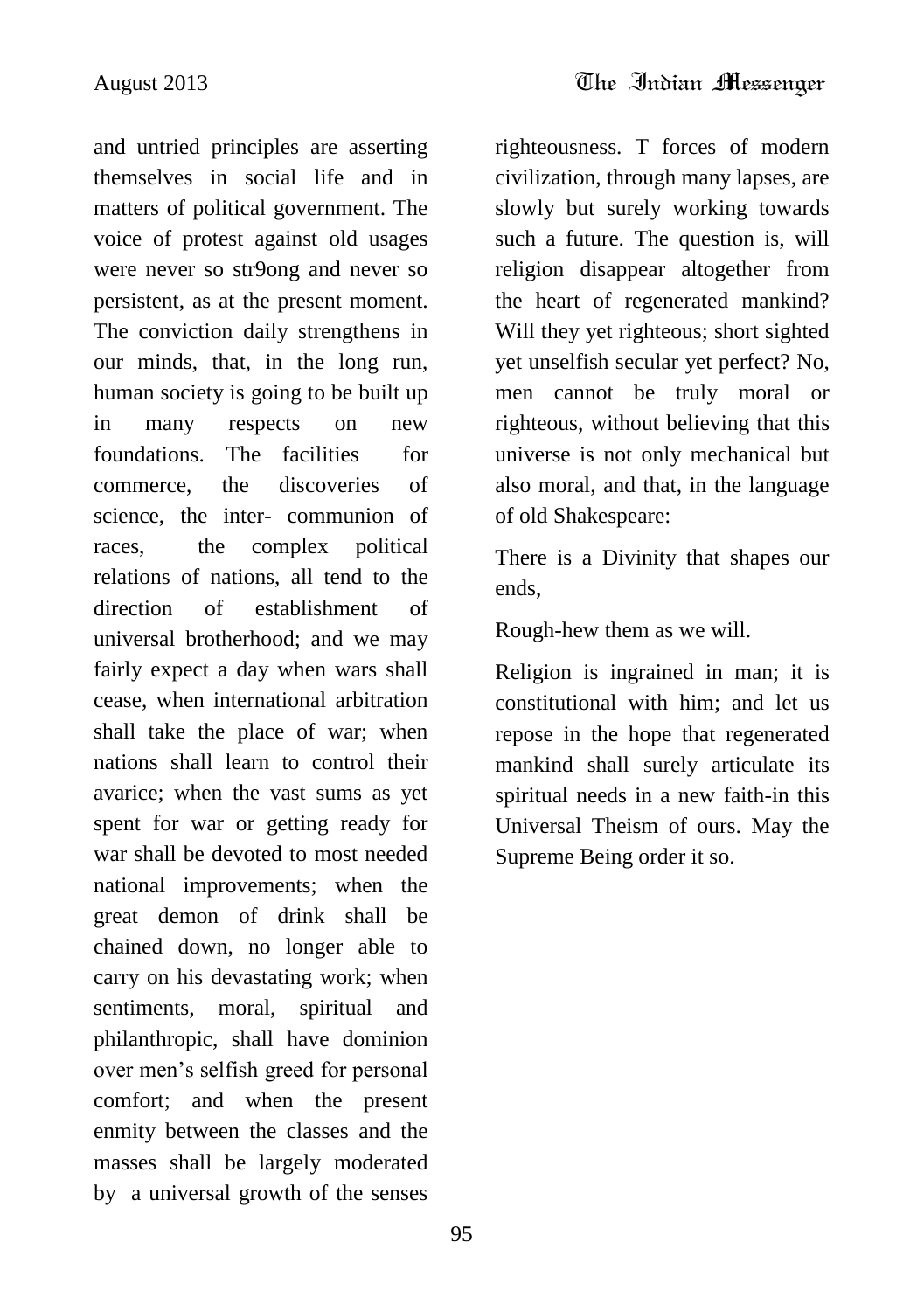## **NOTICE**

#### **SADHARAN BRAHMO SAMAJ Annual Election of Sadharan Brahmo Samaj: 2013 - 2014**

#### **(A) Election of Office-bearers:**

Nominations are invited for the under mentioned posts of the Sadharan Brahmo Samaj for 2013-2014 from amongst the valid members of the Sadharan Brahmo Samaj. The name for each post shall be duly proposed and seconded in writing by two valid members with their full addresses and with written consent from the candidate with his address. Eligible candidate must be at least 25 years of age and must posses the qualification of membership under rule 6 (Kha). Officebearers shall be resident of Kolkata or its neighborhood. All nominations must reach the Samaj Office within 5 p.m. on or before  $24<sup>th</sup>$  November, 2013. Names of valid candidates after scrutiny will be put up on the Samaj Notice Board on 01.12.2013 after 5 p.m. The last date for withdrawal of candidature will be 08.12.2013 by 5 p.m. after which date no withdrawal will be admissible.

Post of Office-bearers

| 1. President             | $\frac{1}{2}$ | One                 |
|--------------------------|---------------|---------------------|
| 2. Secretary             | $---$         | <b>One</b>          |
| 3. Assistant Secretaries | $---$         | Not more than three |
| 4. Treasurer             | $---$         | One                 |

#### **(B) Election of Members of General Committee for 2013-2014:**

Members of the Sadharan Brahmo Samaj willing to stand as candidate for election to the General Committee of the Sadharan Brahmo Samaj for 2013-2014 are requested to send their full names and addresses to the undersigned on or before 24.11.2013 within 5 p.m. at the Samaj Office. Candidates must be members of Sadharan Brahmo Samaj for at least three years, must have completed 25 years of age and possess the qualifications of members under rule 6 (Kha) under rule 20 read with Bye-law 2 as amended on 06.12.1969. Kolkata members should be residents of Kolkata postal zone and Howrah town. Names of valid candidates after scrutiny will be put up on the Sadharan Brahmo Samaj Notice Board on 01.12.2013 after 5 p.m. The last date for withdrawal of candidates will be 08.12.2013 by 5 p.m. after which date no withdrawal will be admissible.

| 20.08.2013          | Samita Das            |
|---------------------|-----------------------|
|                     | Secretary             |
| 211, Bidhan Sarani, | Sadharan Brahmo Samaj |
| Kolkata - 700006    |                       |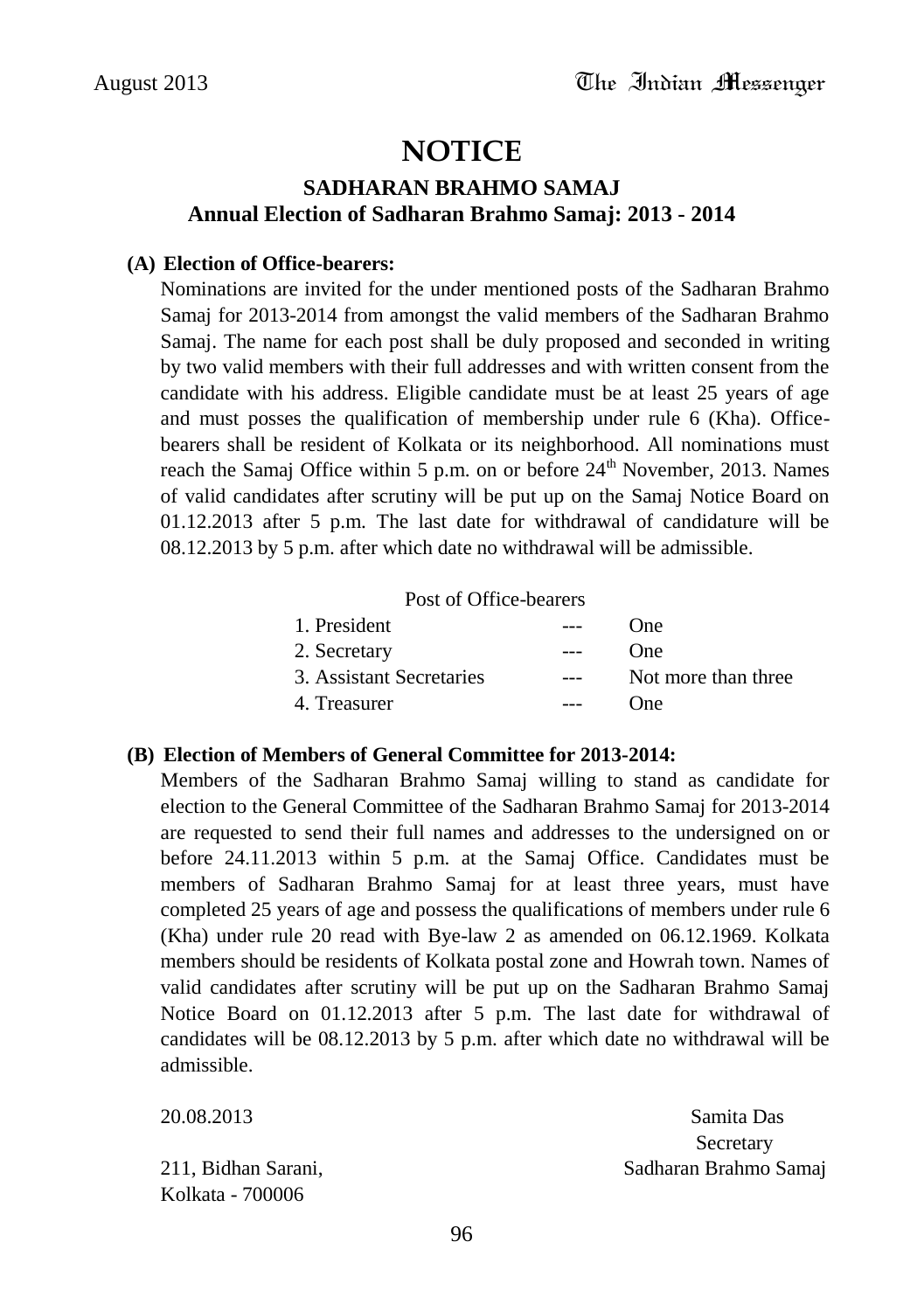#### **Acknowledgement For the month of July 2013**

#### **Donation**

| DN/GL<br>No. | <b>Donor's Name</b>                        | <b>Occasion</b>                                                                                              | <b>Purpose</b>                                              | <b>Amount</b><br>(Rs.) |
|--------------|--------------------------------------------|--------------------------------------------------------------------------------------------------------------|-------------------------------------------------------------|------------------------|
| $DN/a-690$   | Sri Supratim<br>Dasgupta                   |                                                                                                              | Balya Bhavan<br>Fund                                        | $400/-$                |
|              |                                            |                                                                                                              | Mahila Bhavan<br>Fund                                       | $400/-$                |
|              |                                            |                                                                                                              | Sadhanasram<br>Fund                                         | $400/-$                |
| $DN/a-691$   | Sm. Bina Das                               |                                                                                                              | Mahila Bhavan<br>Fund                                       | $200/-$                |
| $DN/a-692$   | Sm. Surupa Datta<br>& Sri Subrata<br>Datta | On occasion of $28th$<br><b>Birthday of Susmit</b><br>Datta                                                  | <b>Building Repair</b><br>of<br>Paddmapukur<br>Brahmo Samaj | $1,000/-$              |
| GL-987       | Sri Supratim<br>Dasgupta                   |                                                                                                              | <b>Mission Fund</b><br>I.B.F Fund                           | $400/-$<br>$400/-$     |
| GL-992       | Sm. Anima<br>Chakraborty                   | On occasion of 26 <sup>th</sup><br>death anniversary of<br>her husband Late<br>Sailendra Nath<br>Chakraborty | <b>General Fund</b>                                         | $600/-$                |
| GL-998       | Sri Gautam<br>Chatterjee                   |                                                                                                              | <b>Library Fund</b>                                         | $500/-$                |
| GL-999       | Sm. Ishita Sinha<br>Roy & Sri              |                                                                                                              | Tattwakaumudi<br>Fund                                       | $5,000/-$              |
|              | Ranabir Sinha<br>Roy                       |                                                                                                              | Indian<br>Messenger<br>Fund                                 | $5,000/-$              |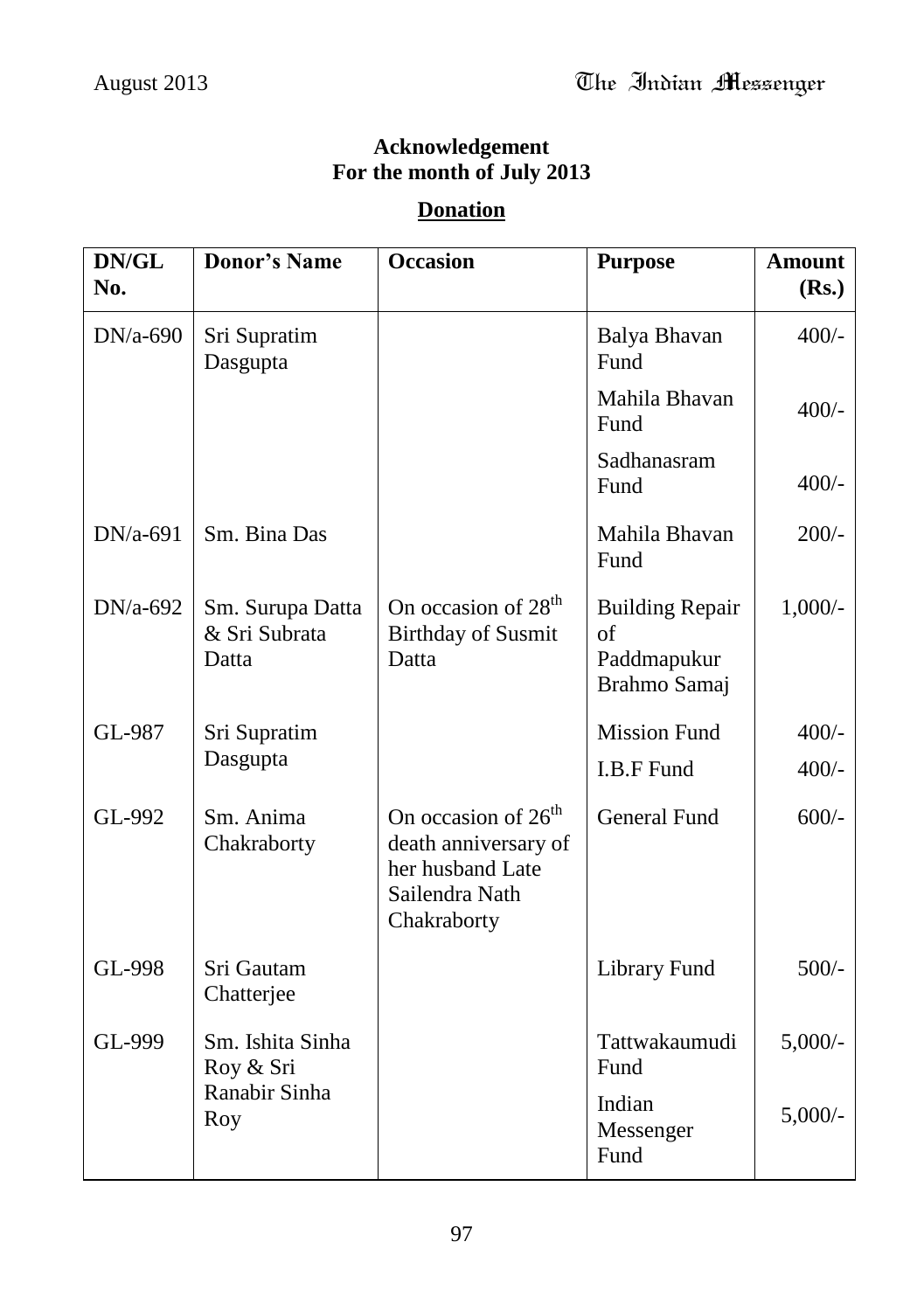| GL-1000 | Sri Pradeep<br>Banerjee & Sm.<br>Aloka Banerjee | In memory of their<br>late brother<br>Arobindo Sinha Roy                                    | Publication<br>Fund   | $2,000/-$ |
|---------|-------------------------------------------------|---------------------------------------------------------------------------------------------|-----------------------|-----------|
| GL-1001 | Sm. Sucheta<br>Neogi                            | In memory of her<br>younger brother<br>Aurobindo Sinha<br>Roy who passed<br>away on 11.6.13 | Mandir Repair<br>Fund | $2,000/-$ |
| GL-1002 | Sri Ranabir Mitra<br>& Sm. Amrita<br>Mitra      | In memory of their<br>uncle A. Sinha Roy                                                    | Mandir Repair<br>Fund | 5,000/    |
| GL-1004 | Sri Sujit Das                                   | On the occasion of<br>1 <sup>st</sup> death anniversary<br>of Late Putul Das                | Library Fund          | $1,000/-$ |

## **An Appeal**

The Sadharan Brahmo Samaj mandir is situated in an area of the city which is notorious for waterlogging. In the 135 years of its life the structure of the Mandir had to fight against this yearly hazard, suffering damages to its foundation and flooring. As most members visit the Mandir in January the damage to the plinth and the flooring escapes their notice.

It is urgently necessary to relay the flooring and strengthen the structure of the Mandir building. The estimate made by an engineer for the necessary work has come to 6 Lakhs.

We appeal to all Brahmo friends and well wishers to contribute liberally so that this necessary work may be taken up as early as possible.

| Samita Das             | Kum Kum Banerjee | Samir Das |
|------------------------|------------------|-----------|
| President<br>Secretary |                  | Treasurer |
|                        |                  |           |

#### Sadharan Brahmo Samaj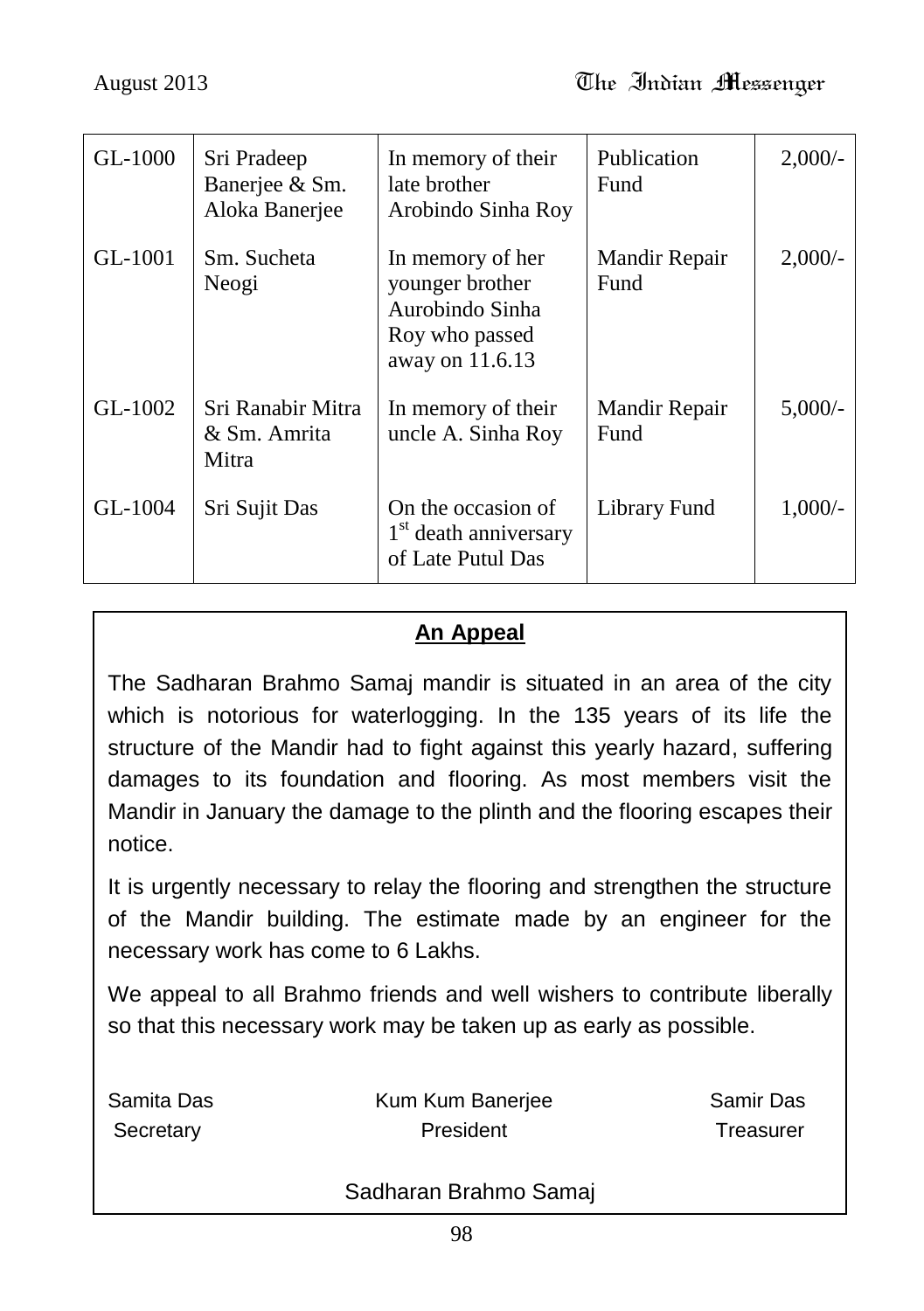#### **SUBSCRIPTION FORM**

I/We wish to subscribe "The Indian Messenger" and agree to abide by your rules and regulations.

**Name of the subscriber: with the subscriber with the subscriber with the subscriber with the subscriber with the subscriber with the subscriber with the subscriber with the subscriber with the subscriber Type of membership :** Individual ( ) / Institutional ( ) **Subscription period :** One Year ( ) / Two Years ( ) **Type of Media** : Print Copy ( ) / Digital Copy ( ) **Name of organization(For Institution):\_\_\_\_\_\_\_\_\_\_\_\_\_\_\_\_\_\_\_\_\_\_\_\_\_\_\_\_\_\_\_\_\_\_\_ Address: \_\_\_\_\_\_\_\_\_\_\_\_\_\_\_\_\_\_\_\_\_\_\_\_\_\_\_\_\_\_\_\_\_\_\_\_\_\_\_\_\_\_\_\_\_\_\_\_\_\_\_\_\_\_\_\_\_\_ \_\_\_\_\_\_\_\_\_\_\_\_\_\_\_\_\_\_\_\_\_\_\_\_\_\_\_\_\_\_\_\_\_\_\_\_\_\_\_\_\_\_\_\_\_\_\_\_\_\_\_\_\_\_\_\_\_\_\_\_\_\_\_\_\_\_\_ Pin Code:\_\_\_\_\_\_\_\_\_\_\_\_\_\_\_District:\_\_\_\_\_\_\_\_\_\_\_\_\_\_\_\_\_\_\_\_\_\_\_\_\_\_\_\_\_\_\_\_\_\_\_\_\_ State:\_\_\_\_\_\_\_\_\_\_\_\_\_\_\_\_\_\_\_\_\_\_\_\_\_\_Country:\_\_\_\_\_\_\_\_\_\_\_\_\_\_\_\_\_\_\_\_\_\_\_\_\_\_\_\_ Email:\_\_\_\_\_\_\_\_\_\_\_\_\_\_\_\_\_\_\_\_\_\_\_\_\_\_\_\_Mobile/Phone:\_\_\_\_\_\_\_\_\_\_\_\_\_\_\_\_\_\_\_\_\_ Amount: (in figures)\_\_\_\_\_\_\_\_\_\_(in words)\_\_\_\_\_\_\_\_\_\_\_\_\_\_\_\_\_\_\_\_\_\_\_\_\_\_\_\_\_\_\_ DD/Cheque No.\_\_\_\_\_\_\_\_\_\_\_\_\_\_\_\_\_\_\_Date:\_\_\_\_\_\_\_\_\_\_\_\_\_\_\_\_\_ Bank Name: DD/Cheque in favor of "Sadharan Brahmo Samaj" Payable at Kolkata**

| Signature:          | Date | Seal |
|---------------------|------|------|
| (For Institutions): |      |      |

**-------------------------------------------------** Cut Here **-------------------------------------------------**

| <b>Membership</b> | One year (12 issues) |                     | Two years (24 issues) |                     |
|-------------------|----------------------|---------------------|-----------------------|---------------------|
|                   | <b>Print Copy</b>    | <b>Digital Copy</b> | <b>Print Copy</b>     | <b>Digital Copy</b> |
| Individual        | Rs 200/-             | Rs. 100/-           | Rs 360/-              | Rs. 180/-           |
|                   | & 10 US\$            | & 5 US\$            | & 20 US\$             | & 8 US\$            |
| Institutional     | Rs 240/-             | Rs. 100/-           | Rs 440/-              | Rs. 180/-           |
|                   | & 10 US\$            | & 5 US\$            | & 20 US\$             | & 8 US\$            |

**Kindly correspond to** The Editor, The Indian Messenger Sadharan Brahmo Samaj 211, Bidhan Sarani, Kolkata – 700006, India **Telephone:** (+91) (33) 22412280 **Email:** brahmosamaj.sadharan@gmail.com

**Website:** www.thesadharanbrahmosamaj.org

For Institutional Subscribers 2 copies will be send to the same address.<br>Dirital conics will be sent to the serieteral small ID in DDE fermet. Please Note the above Subscriptions include the postal charges. Digital copies will be sent to the registered email ID in PDF format.